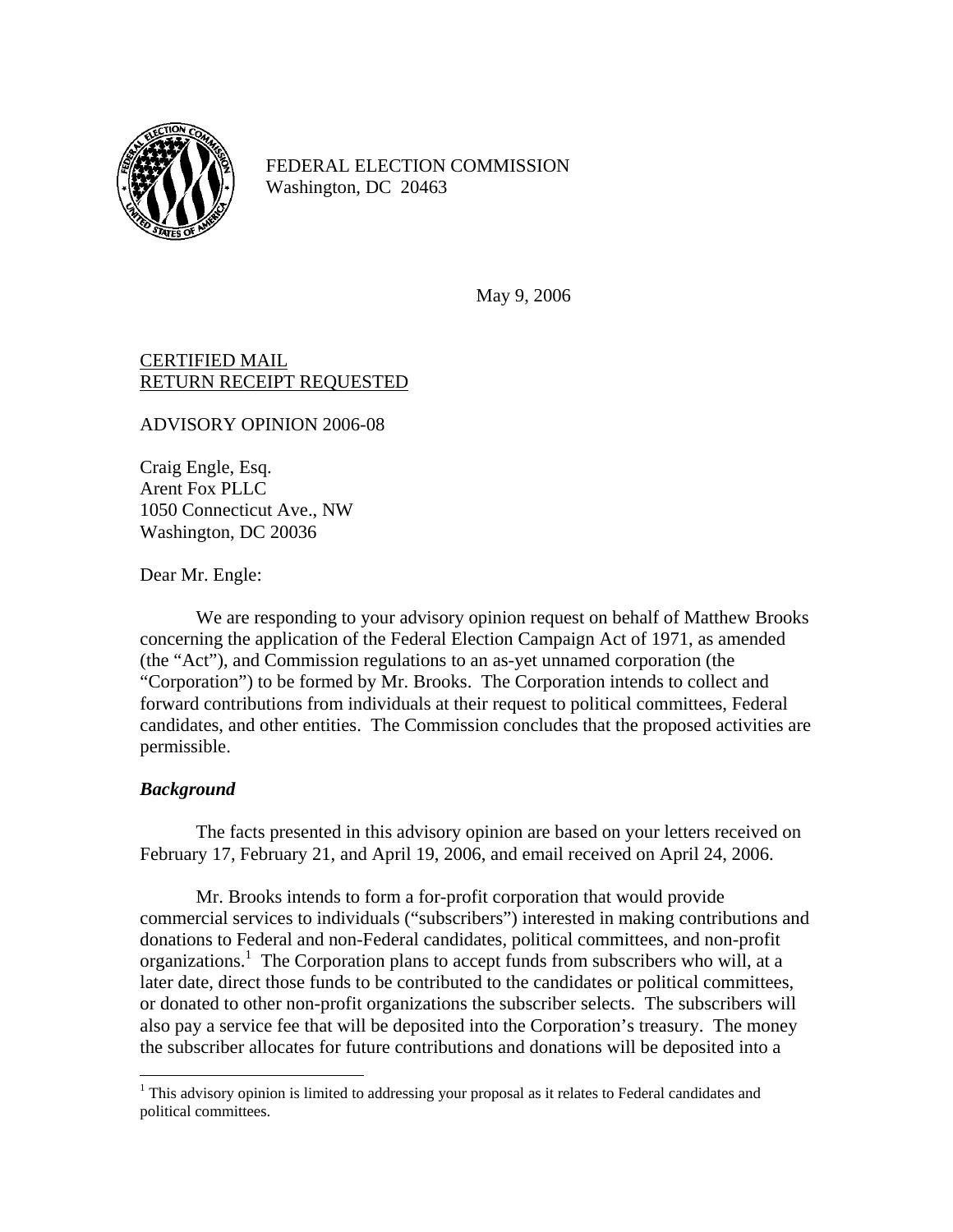separate merchant account, where it will remain until the subscriber designates a candidate, political committee, or other non-profit organization as the recipient of the funds, or asks for the funds to be returned. Once the subscriber indicates to the Corporation that he or she would like to make a contribution or donation, the Corporation will forward the designated amount of funds to the recipient political committee, candidate, or other non-profit organization within ten days.

The Corporation will obtain each subscriber's mailing address, occupation, and employer information and provide it to the recipients, whenever necessary. The Corporation will employ various screening and verification procedures to prevent the making of prohibited contributions, and will forward contributions only insofar as the Corporation deems them permissible. It will disallow subscribers from exceeding contribution limits if that can be determined based on records maintained by the Corporation. Upon registration for the service, subscribers will be informed of the Act's contribution limits and source restrictions, and State laws where applicable, and will be required to attest that they are complying with the Act.<sup>2</sup> The Corporation will provide up-to-date information to subscribers regarding their remaining contribution limits and account balance.

The Corporation will use its best efforts to monitor subscriber contributions made independently of the arrangement with the Corporation to ensure compliance with the Act. If a subscriber makes a contribution using funds not held by the Corporation, the subscriber may report the contribution to the Corporation, and the Corporation will ensure the contribution is recorded in its records and counted towards all relevant contribution limits. The Corporation will not forward any contributions it knows do not comply with the Act and will notify subscribers when they have reached any applicable contribution limit.

1

Failure to sign or attest to any of the attestations above will result in rejection of the funds. Additionally, the Corporation plans to inform prospective subscribers that their contributions will be publicly identified on the recipient's disclosure reports.

<span id="page-1-0"></span> $2$  The attestation language will include the following:

Federal law prohibits contributions from the general treasury funds of corporations, labor organizations, or national banks. Therefore we are required to ask you to confirm the following statements:

<sup>1.</sup> This contribution is made from my own funds, and not those of another.

<sup>2.</sup> This contribution is not made from the general treasury funds of a corporation, labor organization or national bank.

<sup>3.</sup> I am not a Federal government contractor, nor am I a foreign national who lacks permanent resident status in the United States.

<sup>4.</sup> For credit or debit card transactions: This contribution is made on a personal credit or debit card for which I have the legal obligation to pay, and is made neither on a corporate or business entity card nor on the card of another.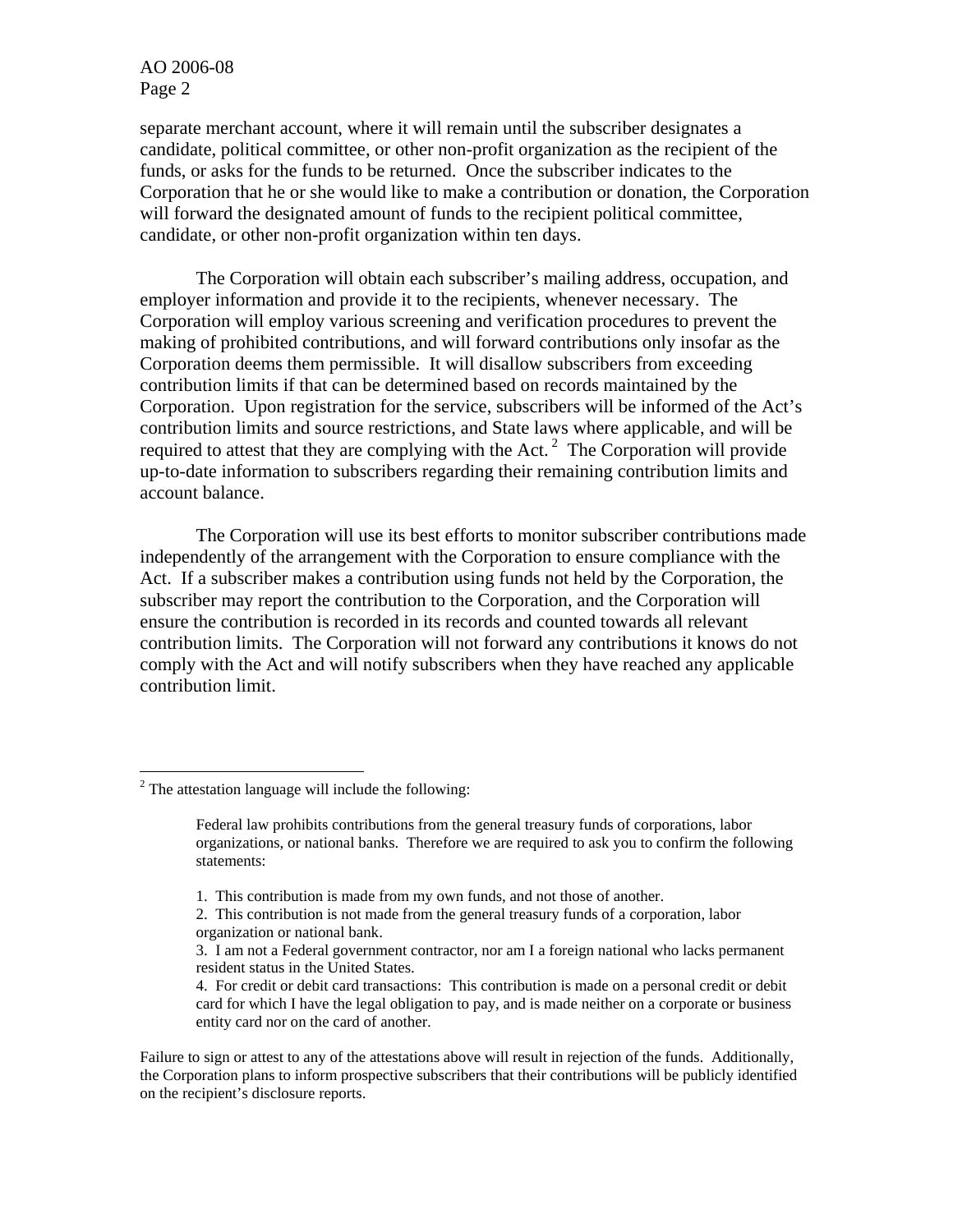The Corporation will not place any limits on how a subscriber disburses his or her money, other than refusing to forward contributions it knows do not comply with the Act. The Corporation will not engage in Federal election activity or expressly advocate the election or defeat of any clearly identified candidates or advocate on behalf of any causes. All money in the merchant account will remain the property of the individual subscriber, and the Corporation will provide only an accounting and forwarding service.

Under the business model the Corporation has proposed, the Corporation will be funded entirely by service fees paid by subscribers. The Federal and non-Federal candidates, political committees, and non-profit organizations that receive forwarded contributions and donations will not pay the Corporation for its services, and the Corporation will not enter into a contractual relationship with these entities.

 The Corporation is considering providing commentary and analysis of various State and Federal officeholders, non-profit organizations, campaigns, and events as an additional service to its individual subscribers. This may include providing biographical information, voting records of a candidate on particular issues, ratings of a candidate given by various organizations, reelection percentages, the candidate's campaign contribution position, the strength of the candidate's party loyalty, and any relevant media articles.

Subscribers would be asked to identify issues that are of general interest to them. The Corporation would then provide its subscribers with information and analysis relevant to that issue. In some cases, the subscriber may request specific information or analysis from a list of organizations provided by the Corporation. Subscribers may also request specific media articles to be forwarded to them. However, the Corporation may also forward general information, such as biographies of Members of Congress, to all its subscribers, without their making a specific request. Under no circumstances will the Corporation author any of the information or analysis that is forwarded to subscribers.

The Corporation expects that it may receive solicitations directly from candidates, political committees, and non-profit organizations. The Corporation intends to ask its subscribers to fill out a questionnaire that will be used to develop a "donor profile" for each of them. Solicitations matching a subscriber's donor profile will be forwarded to the subscriber. While the Corporation will accept solicitations from any candidate, political party, political committee, or non-profit organization, some solicitations may not be forwarded to the subscriber due to screening based on the subscriber's donor profile. The Corporation does not propose to charge any fee to candidates or political committees for this service.

Finally, the Corporation intends to recruit individuals to serve on its Board of Directors who may also be officers of political committees and non-profit organizations.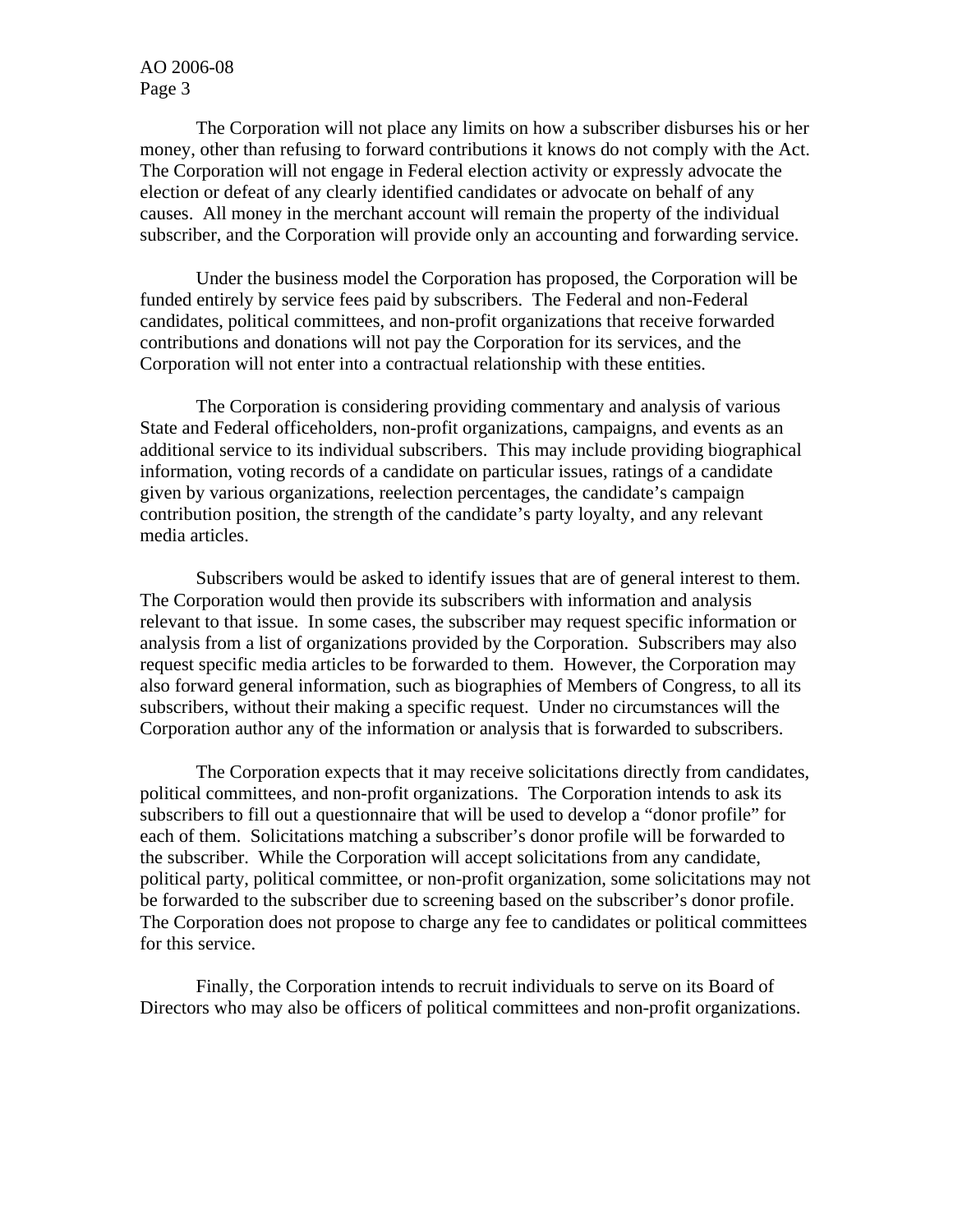## *Questions Presented*

*1. May the Corporation receive and distribute deposits for subscribers' contributions?* 

*2. May the Corporation forward commentary and analysis of Federal candidates to its subscribers?* 

*3. May the Corporation maintain two accounts: one for its corporate treasury, and one for funds held for subscribers to be used to make donations and contributions?* 

*4. May the Corporation receive and forward contribution suggestions from political committees to its subscribers?* 

*5. May the Corporation recruit individuals to serve on its Board of Directors who may also be officers of political committees?* 

# *Legal Analysis and Conclusions*

# *1. May the Corporation receive and distribute deposits for subscribers' contributions?*

Yes, the Corporation may receive and distribute deposits for subscribers' contributions. The Corporation would provide services to individual subscribers to assist them in making contributions, similar to corporations that provide delivery services, bill paying services, or check writing services. The individual subscribers would compensate the Corporation as an incidental cost in making contributions. Therefore, the Corporation's receipt and distribution of subscribers' contributions would be permissible under the Act and Commission regulations.

## *2. May the Corporation forward commentary and analysis of Federal candidates to its subscribers?*

Yes, the Corporation may forward the proposed commentary and analysis of Federal candidates to subscribers. This service will be provided to subscribers at their request for an additional fee. As such, it is a part of the Corporation's overall business plan to assist subscribers in the making of contributions. Under all of the circumstances present, the proposed activity would be permissible under the Act and Commission regulations.

## *3. May the Corporation maintain two accounts: one for its corporate treasury, and one for funds held for subscribers to be used to make donations and contributions?*

Yes, the Corporation is required to maintain two accounts under the proposal that has been submitted. In order to prevent a contribution by the Corporation to any political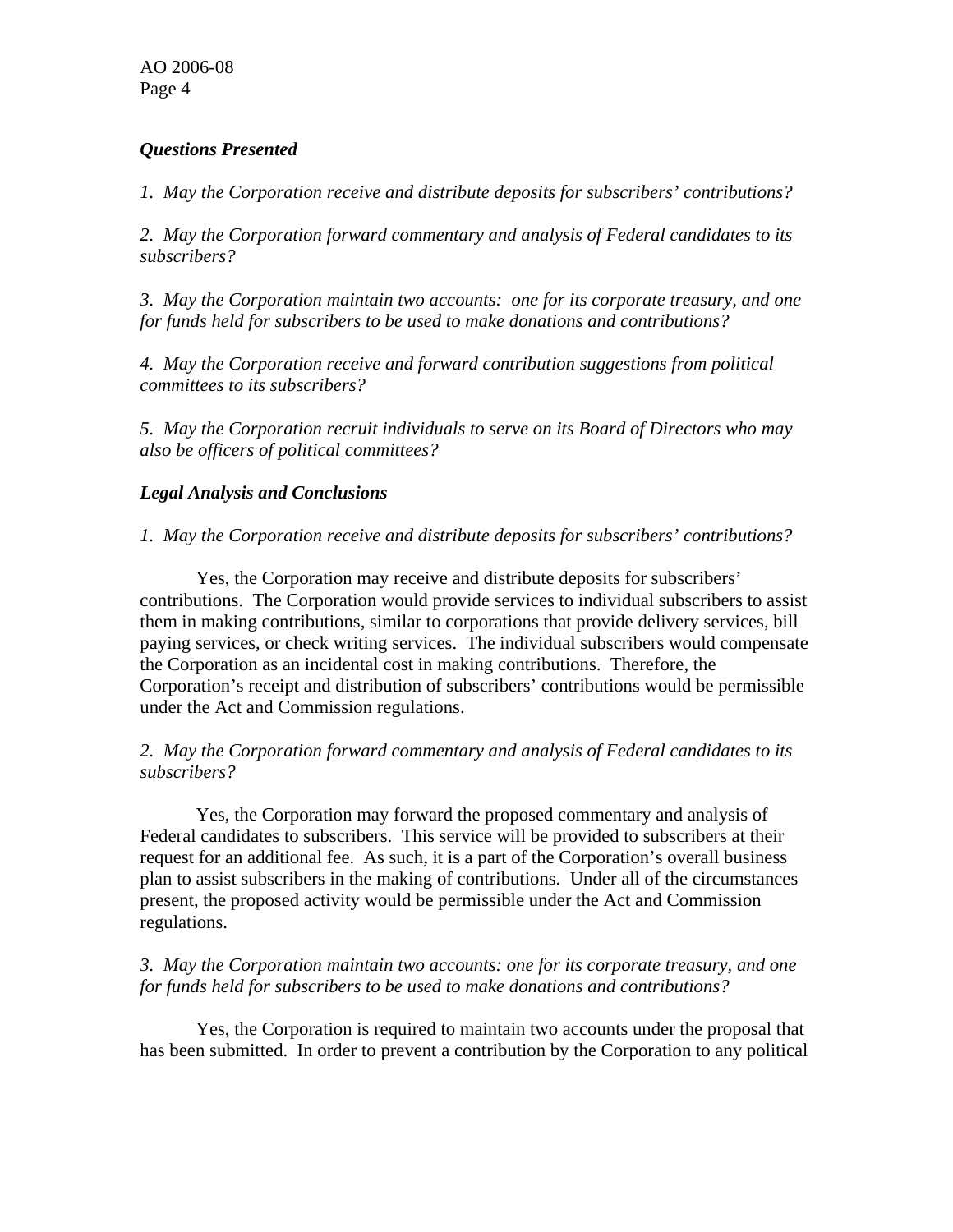<u>.</u>

committee or candidate it must use a separate merchant account for funds that will be dispersed as contributions. *See* 2 U.S.C. 441b; 11 CFR 114.2(b). This account must be entirely segregated from the Corporation's general treasury to ensure that the funds are not commingled.

#### *4. May the Corporation receive and forward contribution suggestions from political committees to its subscribers?*

 Yes, the Corporation may forward contribution suggestions from political committees to its subscribers. The Corporation intends to forward only contribution suggestions that the subscribers have previously indicated they wish to receive, and the cost to forward any contribution suggestions will be paid for entirely with subscribers' fees. The Corporation will not exercise any discretion, beyond matching contribution suggestions to the subscribers' donor profile, in determining which contribution suggestions, if any, to forward. This service will be provided to the subscribers as part of the Corporation's overall business plan to assist subscribers in the making of contributions. Under these circumstances, the proposed activity would be permissible under the Act and Commission regulations.<sup>[3](#page-4-0)</sup>

## *5. May the Corporation recruit individuals to serve on its Board of Directors who may also be officers of political committees?*

Yes, the Corporation may recruit individuals to serve on its Board of Directors who may also be officers of political committees. However, if these individuals are acting on behalf of a Federal candidate or political party committee while participating on the Corporation's Board of Directors, the Corporation might be directly or indirectly established, financed, maintained, or controlled by a Federal candidate, officeholder, or political party committee, and thus subject to the applicable limitations and prohibitions in 2 U.S.C. 441i(a), 441i(b), and 441i(e)(1)(A) and (B). *See* Advisory Opinion 2005-02 (Corzine) (organization directly or indirectly established, financed, maintained or controlled by Federal candidate may only solicit funds that comply with the limits and prohibitions of the Act, even in connection with a non-Federal election). If the individuals are not acting on behalf of any Federal candidate or officeholder or any political party committee while participating on the Board of Directors, then the Corporation would not be considered to be directly or indirectly established, financed, maintained, or controlled by the Federal candidate or officeholder or political party committee. *See* Advisory Opinion 2003-10 (Reid) (the activities of an individual who acts in his own capacity and not on behalf of a Federal candidate or officeholder will not be attributed to that Federal candidate or officeholder despite an existing agency relationship).

<span id="page-4-0"></span> $3$  In addition, if the Corporation were to receive solicitations directed to individual subscribers, and not to the Corporation itself, it would be permitted to forward those solicitations to the proper recipient. This would be a service provided solely to the individual for which the Corporation would be properly compensated.